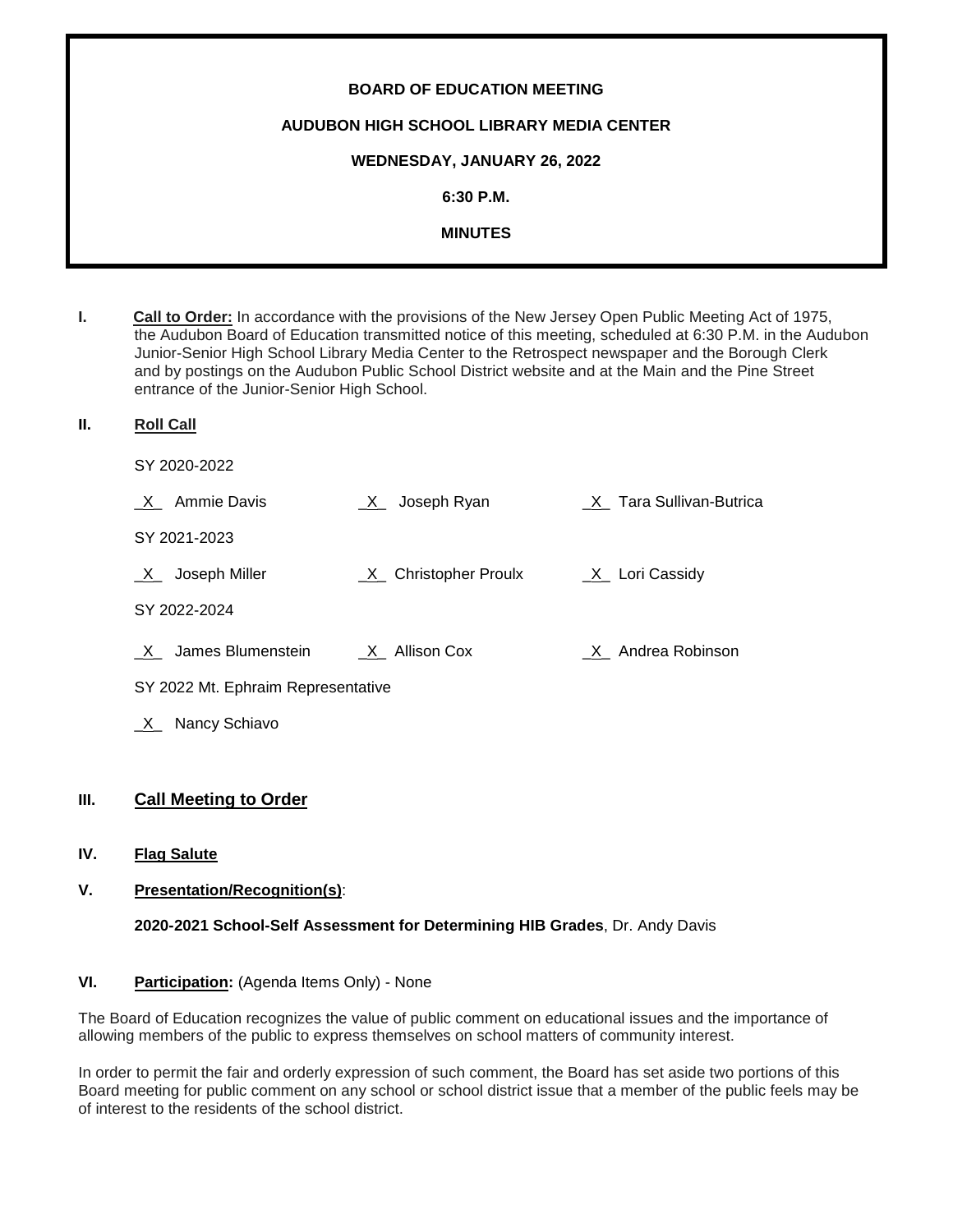For the first portion, public comments are invited on matters pertaining only to the agenda for tonight's meeting. For the second portion, public comments are invited on all matters pertaining to the school district.

Participants should announce their name, address, and any group they may represent, if applicable. The Board reserves the right to limit public discussion. Public discussion of a topic will be limited to fifteen (15) minutes, and individual speakers will be limited to three (3) minutes. No participant may speak more than once on the same topic until all others who wish to speak on that topic have been heard. Reference bylaws #0167 of the Audubon Public Schools Board of Education Policy Manual.

The Board uses the public comment period as an opportunity to listen to citizen. Not all issues brought to a Board meeting will be resolved at that particular meeting. Complaints stated or actions requested by the public may be taken under advisement by the Board for investigation, discussion, actions, or disposition at a later date or time. The public comments sessions are an opportunity for citizens to share their opinions and remarks with the Board; it is not a question and answer session. The Board may or may not respond to public comments at the time they are made and is under no obligation to do so.

The Board does not endorse public comments nor will the Board be held liable for comments made by members of the public. Any individuals who may be the subject of public comments, including district employees, shall retain all rights against defamation and slander according to the laws of New Jersey.

All motions are voted on by all members unless otherwise marked with a +.

# **VII. GOVERNANCE: Chairperson: Mr. Blumenstein – Committee Members: Ms. Butrica, Mr. Miller, Mr. Ryan and Alternate: Ms. Robinson**

# **Board of Education Goals**

- $\cdot \cdot$  To continue to provide equitable access to a rigorous curriculum while focusing on improving student achievement and decreasing the achievement gaps.
- $\div$  To maintain a cost-effective budget that provides for educational resources, supports a preventative maintenance program, and encourages and facilitates long-range facility improvements.
- $\cdot \cdot$  To foster a positive school climate and culture in order to positively impact student motivation, engagement, and achievement.

### **VIII. OPERATIONS: Chairperson: Mrs. Cox – Committee Members: Ms. Davis, Mr. Proulx, Mr. Ryan and Alternate: Mr. Miller**

# **Board of Education Goals**

- To continue to provide equitable access to a rigorous curriculum while focusing on improving student achievement and decreasing the achievement gaps.
- $\div$  To maintain a cost-effective budget that provides for educational resources, supports a preventative maintenance program, and encourages and facilitates long-range facility improvements.
- $\div$  To foster a positive school climate and culture in order to positively impact student motivation, engagement, and achievement.

# **IX. EDUCATION: Chairperson: Ms. Schiavo - Committee Members: Mr. Blumenstein, Mr. Proulx, Ms. Robinson and Alternate: Ms. Cassidy**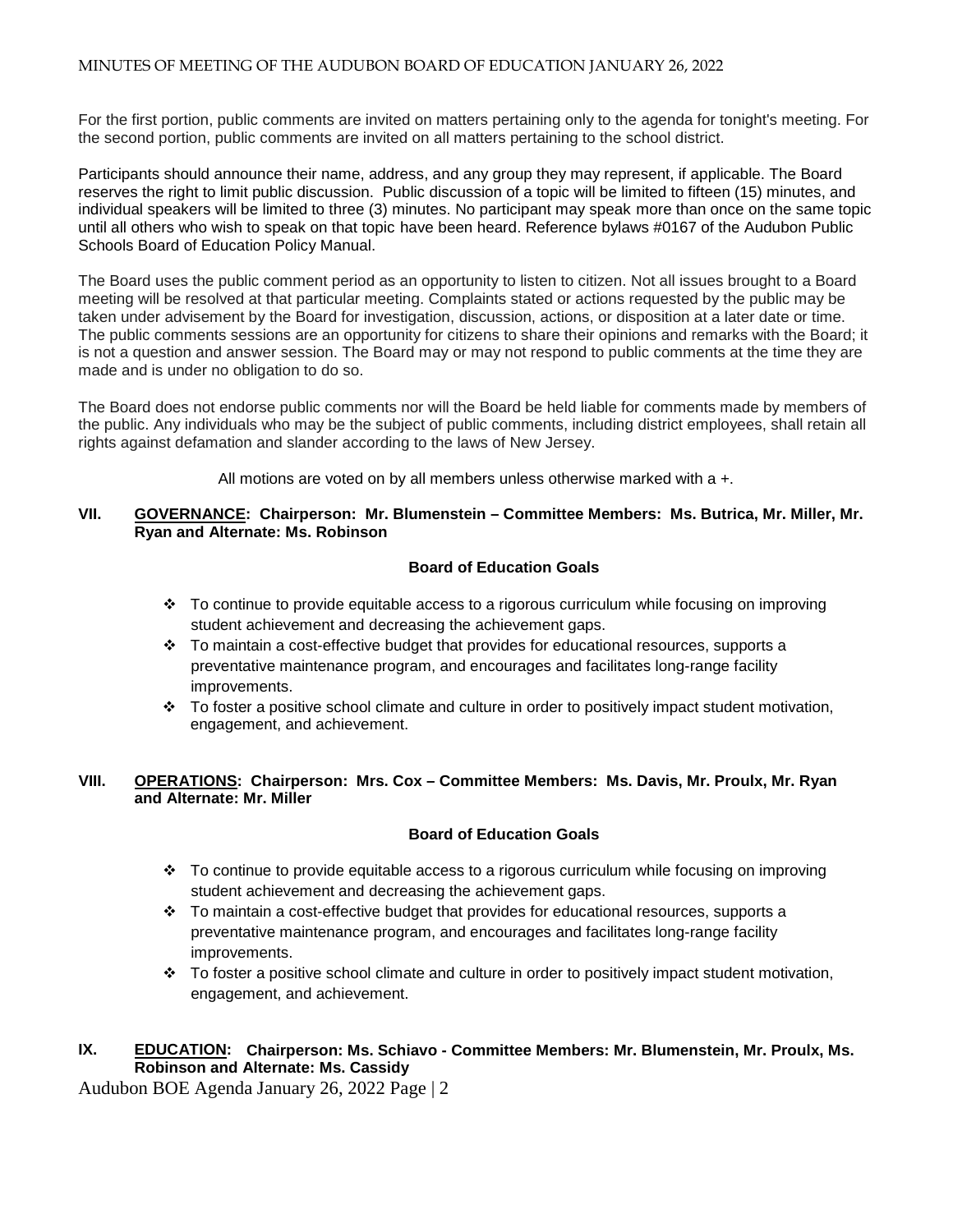### **Board of Education Goals**

- $\div$  To continue to provide equitable access to a rigorous curriculum while focusing on improving student achievement and decreasing the achievement gaps.
- $\div$  To maintain a cost-effective budget that provides for educational resources, supports a preventative maintenance program, and encourages and facilitates long-range facility improvements.
- $\cdot \cdot$  To foster a positive school climate and culture in order to positively impact student motivation, engagement, and achievement.

#### **MOTION TO APPROVE ITEMS 1-4**

Motion by Mrs. Schiavo and seconded by Mr. Proulx

- 1. Motion to approve the 2021-2022 Nursing Services Plan.
- 2. Motion to approve Brie Latini from the Camden County Family Support Organization (FSO) to present a parent workshop on the Nurtured Heart Approach at the February 24, 2022 meeting of the Special Education Parents Advisory Committee. The presentation is funded through a mental health grant from the State of New Jersey (there is no cost to the District) at the recommendation of the Superintendent of **Schools**
- 3. Motion to approve the following student for Option II for the 2021-2022 school year. *(All Option II courses will appear on the students' transcript, but will not be factored into the students' GPA.)*

Student ID #00530 – Arizona State University's Pre-Calculus Course (MAT170) for 5.0 credits on their transcript; Facilitates the student's eligibility to take the AP Calculus.

4. Motion to approve the 2020-2021 School-Self Assessment for Determining HIB Grades as presented at the recommendation of the Superintendent of Schools.

Motion to Approve Items 1 through 4: N. Schiavo Second: C. Proulx

#### **Roll Call**

| <u>X</u> Ammie Davis                  | _X_ Joseph Ryan        | <u>X</u> _Tara Butrica | <u>X</u> _ Nancy Schiavo |
|---------------------------------------|------------------------|------------------------|--------------------------|
| X Joseph Miller                       | _X_ Christopher Proulx | _X_ Lori Cassidy       |                          |
| $X$ James Blumenstein $X$ Allison Cox |                        | _X_ Andrea Robinson    |                          |

#### **VOTE FOR ITEMS 1-4**

Motion approved by unanimous roll call (10-0)

**X. HUMAN RESOURCES: Chairperson: Mrs. Davis, Committee Members: Ms. Cassidy, Ms. Cox, and Mrs. Schiavo, Alternate: Ms. Butrica**

**Board of Education Goals**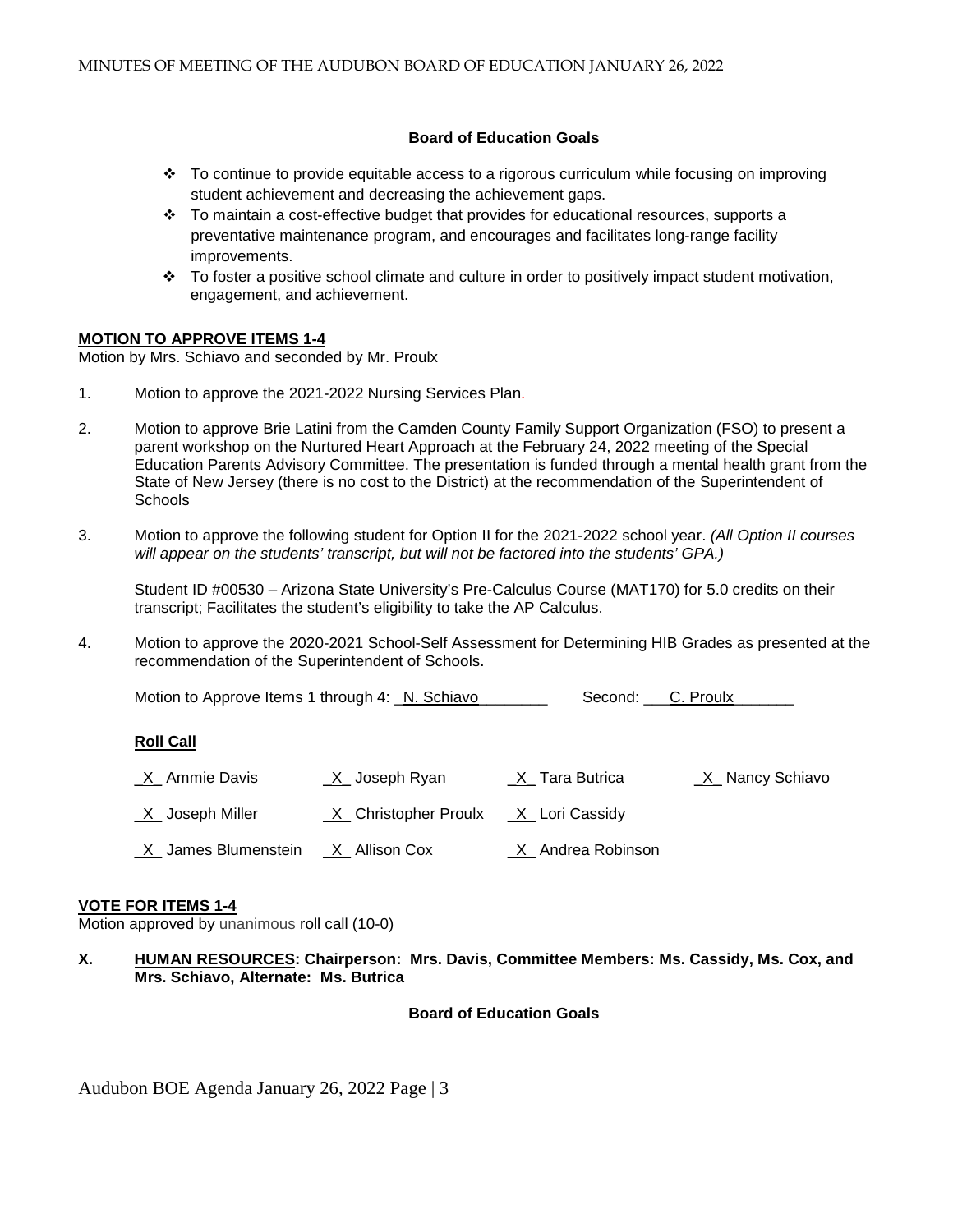- To continue to provide equitable access to a rigorous curriculum while focusing on improving student achievement and decreasing the achievement gaps.
- $\div$  To maintain a cost-effective budget that provides for educational resources, supports a preventative maintenance program, and encourages and facilitates long-range facility improvements.
- To foster a positive school climate and culture in order to positively impact student motivation, engagement, and achievement.

### **MOTION TO APPROVE ITEMS 1,2,4,5,8-15**

Motion by Mr. Proulx and seconded by Mrs. Cox

- 1. + Motion to approve the first year tenure track Mansion Avenue part-time Teacher of Special Education contract for Stephanie Berenato, effective January 27, 2022 for the 2021-2022 school year in accordance with the 2021-2024 negotiated contract between the Audubon Board of Education and the Audubon Education Association at BA Step 1, FTE 0.87 pending the completion of all Audubon Board of Education and New Jersey Department of Education requirements, at the recommendation of the Superintendent of Schools.
- 2. + Motion to approve the following staff members to serve with the Principal, Barbie Ledyard, on the Haviland Avenue/Audubon Preschool School Safety Team for the 2021-22 school year, at the non-instructional contractual rate of \$30.00 per hour per staff member.

| Teacher/Staff Member | School/Subject                              | Committee                 |
|----------------------|---------------------------------------------|---------------------------|
| Maria McCutcheon     | Haviland Avenue/Anti-bullying<br>Specialist | School Safety Team        |
| Rosemary Lang        | <b>Haviland Avenue Teacher</b>              | <b>School Safety Team</b> |
| Tayler Lebakken      | Haviland Avenue/Teacher                     | School Safety Team        |
| Pamela Niglio        | Haviland Avenue/Teacher                     | <b>School Safety Team</b> |
| Jessica Bruck        | Audubon Preschool/Teacher                   | School Safety Team        |

4. + Motion to approve the following staff members to serve with the Principal, Bonnie Smeltzer, on the Mansion Avenue School Safety Team for the 2021-22 school year, at the non-instructional contractual rate of \$30.00 per hour per staff member.

| Teacher/Staff Member | School/Subject                             | Committee               |
|----------------------|--------------------------------------------|-------------------------|
| Cara Novick          | Mansion Avenue/Anti-Bullying<br>Specialist | PBIS/School Safety Team |
| Shannon Horan        | Mansion Avenue/Teacher                     | PBIS/School Safety Team |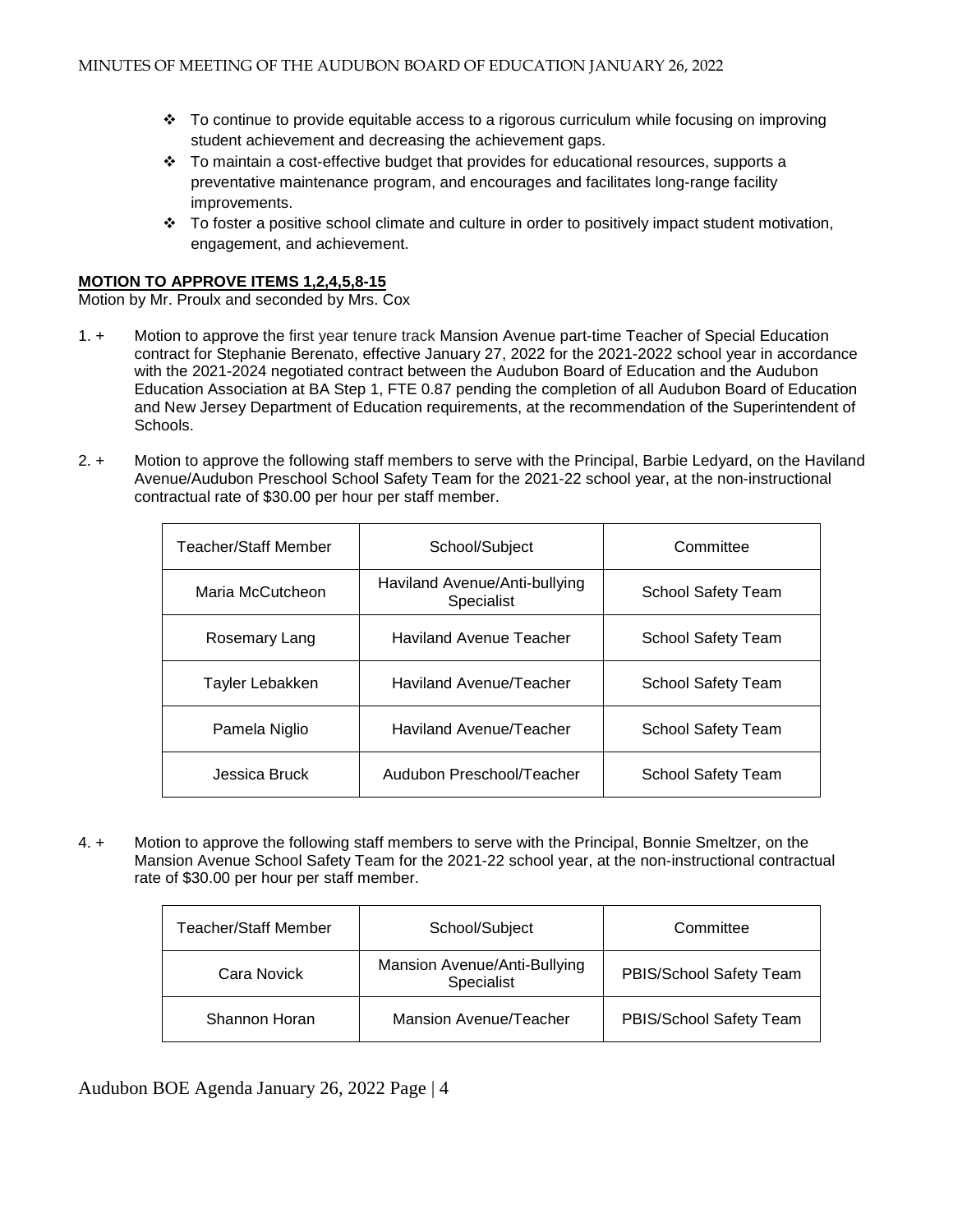| Jen Beebe                | Mansion Avenue/Teacher     | PBIS/School Safety Team |
|--------------------------|----------------------------|-------------------------|
| Sue Jenkinson            | Mansion Avenue/Teacher     | PBIS/School Safety Team |
| Maddy Meehan             | Mansion Avenue/Teacher     | PBIS/School Safety Team |
| Missy Falkowski          | Mansion Avenue/Teacher     | PBIS/School Safety Team |
| Christine Fox-Kasilowski | District Math Coach        | PBIS/School Safety Team |
| Lisa McGilloway          | Reading Specialist/Teacher | PBIS/School Safety Team |

5. Motion to approve the following staff members to serve with the Principal, Mike Nicholson, on the Audubon High School Safety Team for the 2021-22 school year, at the non-instructional contractual rate of \$30.00 per hour per staff member.

| Teacher/Staff Member     | School/Subject                      | Committee                 |
|--------------------------|-------------------------------------|---------------------------|
| Mike Tomasetti           | <b>AHS/Anti-Bullying Specialist</b> | School Safety Team        |
| Wendy VanFossen          | <b>AHS/Anti-Bullying Specialist</b> | School Safety Team        |
| <b>Emily Warren</b>      | AHS/Anti-Bullying Specialist        | School Safety Team        |
| <b>Stacy Caltagirone</b> | AHS/Teacher                         | School Safety Team        |
| John Walsh               | AHS/Teacher                         | <b>School Safety Team</b> |
| Ryan Latini              | AHS/Teacher                         | School Safety Team        |
| Molly Fleming            | CST                                 | School Safety Team        |

- 8. Motion to approve Beth Crosby as part time Special Education Extracurricular Support, \$15.00 per hour upon the execution and approval of timesheets, not to include benefits, effective January 27, 2022 through May 12, 2022, every Thursday, 3:00 pm – 4:15 pm, including a Choir Concert on May 17, 2022, at the recommendation of the Superintendent of Schools.
- 9. Motion to approve the long-term substitute Teacher of Health & Physical Education Teacher agreement at Audubon Jr. /Sr. High School for Paul Frantz effective February 14, 2022 through March 18, 2022 at \$260.00 per diem, no benefits; time worked does not count towards the acquisition of tenure. Final approval is pending the completion of all Audubon Board of Education and New Jersey Department of Education requirements, as recommended by the Superintendent of Schools.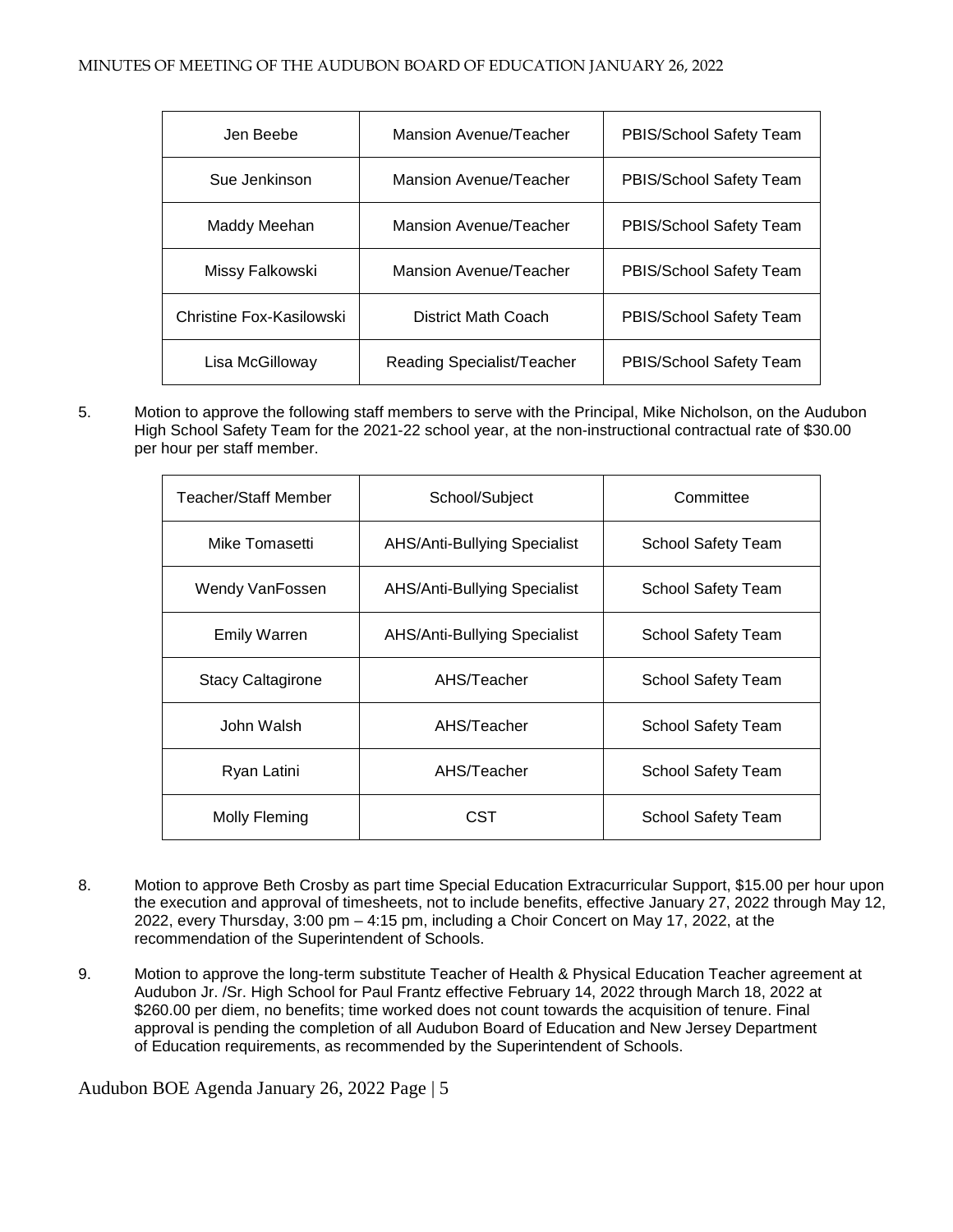#### MINUTES OF MEETING OF THE AUDUBON BOARD OF EDUCATION JANUARY 26, 2022

10. Motion to rescind the following Audubon Junior-Senior High School extracurricular contracts for the 2021- 2022 school year in accordance with the negotiated 2021-2024 contract between the Audubon Board of Education and the Audubon Education Association, at the recommendation of the Superintendent of Schools.

| lame        | osition/Activity              | Rate<br>∴on*<br>шасп<br>uа |
|-------------|-------------------------------|----------------------------|
| Dan<br>eec' | .<br>Room<br>Weight<br>Winter | ጡ ^<br>4F'<br>D.<br>v      |

11. Motion to approve the following paid winter coaching positions for the 2021-2022 school year based on the negotiated agreement between the Audubon Education Association and the Audubon Board of Education, pending the completion of all Audubon Board of Education and New Jersey Department of Education requirements:

As a result of the health-related closures due to COVID-19, payments and stipends may be impacted by cancellation of events, school closures, hybrid schedules, etc. The following stipends will be compensated as follows for the 2021-2022 school year:

| Cancelation of Season/Event                                                                             |         |  |  |
|---------------------------------------------------------------------------------------------------------|---------|--|--|
| When notified:<br>one week or more prior to the start of the season or<br>three days prior to the event | $0.0\%$ |  |  |
| School Closure & Hybrid Schedules                                                                       |         |  |  |
| Greater Than 50% of Season or Event Occurred                                                            | 100.0%  |  |  |
| Greater Than or Equal to 25% and<br>Less Than or Equal to 50%                                           | 50.0%   |  |  |
| Greater than 7 practices and Less Than 25%                                                              | 25.0%   |  |  |

• Athletic Season = First official practice to sectional start or school closure

• Extracurricular Season = First official practice to culminating event or school closure

| Name        | Sport/Activity         | <b>Position</b>                                        | <b>Contractual Rate</b> |
|-------------|------------------------|--------------------------------------------------------|-------------------------|
| Dan Reed    | <b>Weight Training</b> | Winter 3/5 stipend minus 10 days<br>$2/14/22 - 3/4/22$ | \$1,056.70              |
| Keith Allen | Weight Training        | 10 days stipend 2/14/22 - 3/4/22                       | \$406.40                |

12. Motion to approve the following as district substitute teachers for the 2021-2022 school year, on an emergent basis, pending completion of all district and state requirements, at the recommendation of the Superintendent of Schools.

Thomas Van Fossen Sara Kuhlen Cindy Benvenuto Jill Ammirato

13. + Motion to approve the following Student Teachers for Field Experience/Practicum.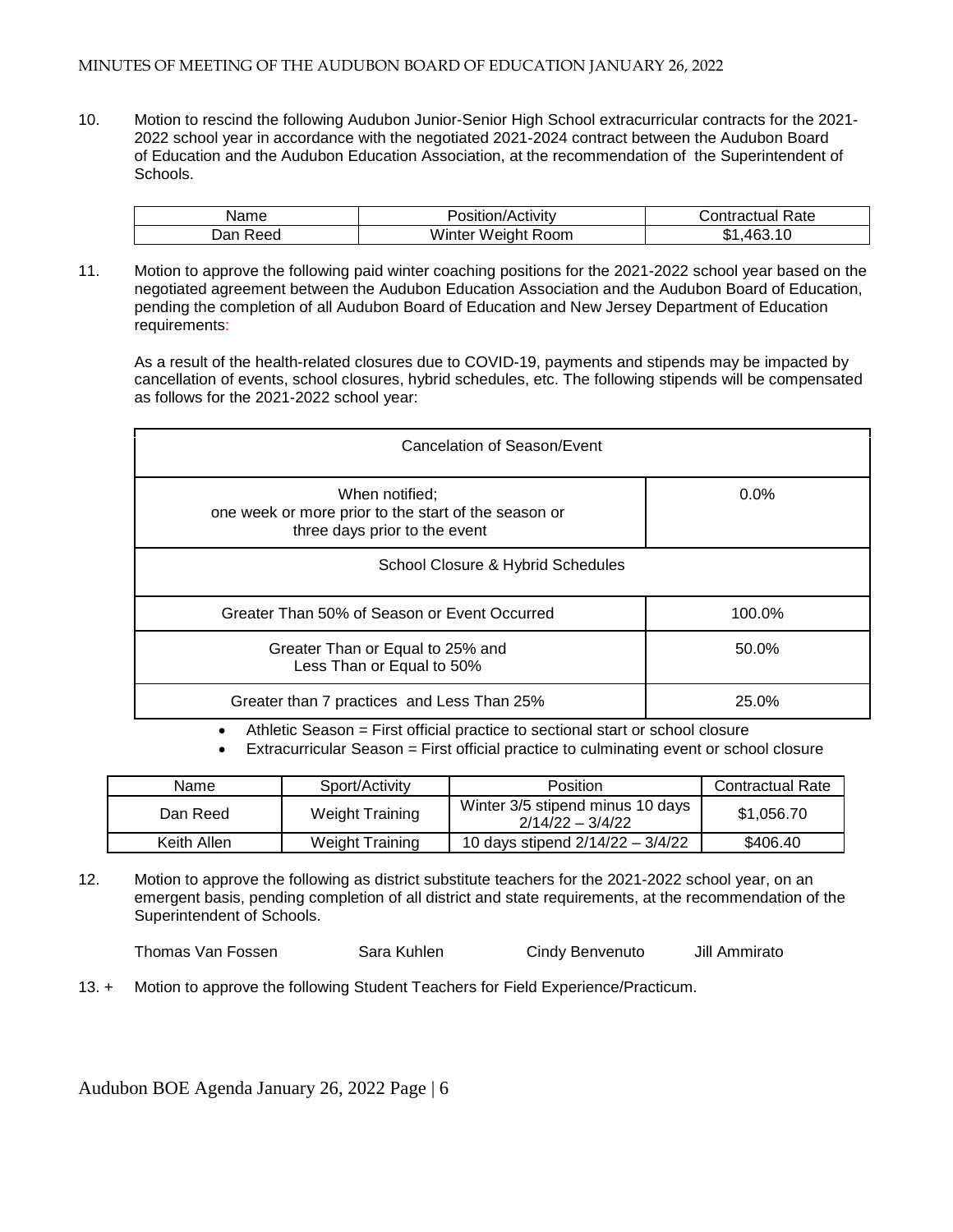| Description/                                                              | School/Grade/ | Dates         | Cooperating | Requesting               | Student    |
|---------------------------------------------------------------------------|---------------|---------------|-------------|--------------------------|------------|
| Program                                                                   | Subject       |               | Teacher     | Program                  | Teacher(s) |
| Practicum<br>Experience for<br>Counseling in an<br>Educational<br>Setting | <b>MAS</b>    | $1/22 - 5/22$ | Cara Novick | Wilmington<br>University | Kevin Chau |

14. Motion to approve a request from employee #1460, to invoke a Family Leave of Absence, effective May 16, 2022 to June 17, 2022:

| May 16, 2022 through June 13, 2022            | Paid Leave (19.5 days)  |
|-----------------------------------------------|-------------------------|
| June 13, 2022 (1/2 day) through June 17, 2022 | Unpaid Leave (4.5 days) |
| May 16, 2022 through June 17, 2022            | <b>Federal FMLA</b>     |

15. Motion to accept, with best wishes, the letter of resignation, with intent to retire, from Luanne Cross, Administrative Assistant in the Guidance Office at the Jr. /Sr. High School, effective August 1, 2022.

Motion to Approve Items 1,2,4,5,8-15: C. Proulx Second: A. Cox

### **Roll Call**

 $X$  Ammie Davis  $X$  Joseph Ryan  $X$  Tara Butrica  $X$  Nancy Schiavo \_X\_ Joseph Miller \_X\_ Christopher Proulx \_X\_ Lori Cassidy X\_ James Blumenstein X\_ Allison Cox \_\_\_\_\_\_\_\_\_ Andrea Robinson

# **VOTE FOR ITEMS 1,2,4,5,8-15**

Motion approved by unanimous roll call (10-0)

# **MOTION TO TABLE ITEMS 3, 6, 7**

Motion by Mrs. Butrica and seconded by Mrs. Robinson

3. + Motion to approve the following parent volunteers to serve with the Principal, Barbie Ledyard, on the Haviland Avenue/Audubon Preschool School Safety Team for the 2021-22 school year.

Rachel Negro Angel D'Achille

- 6. Motion to approve Melani Bordoziuk as a parent volunteer to serve with the Principal, Mike Nicholson, on the Audubon High School Safety Team for the 2021-22 school year.
- 7. + Motion to approve Patricia Williams as a parent volunteer to serve with the Principal, Bonnie Smeltzer, on the Mansion Avenue School Safety Team for the 2021-22 school year.

Motion to Table Items 3,6,7 : \_\_A. Butrica \_\_\_\_\_\_\_ Second: \_\_A. Robinson\_\_\_\_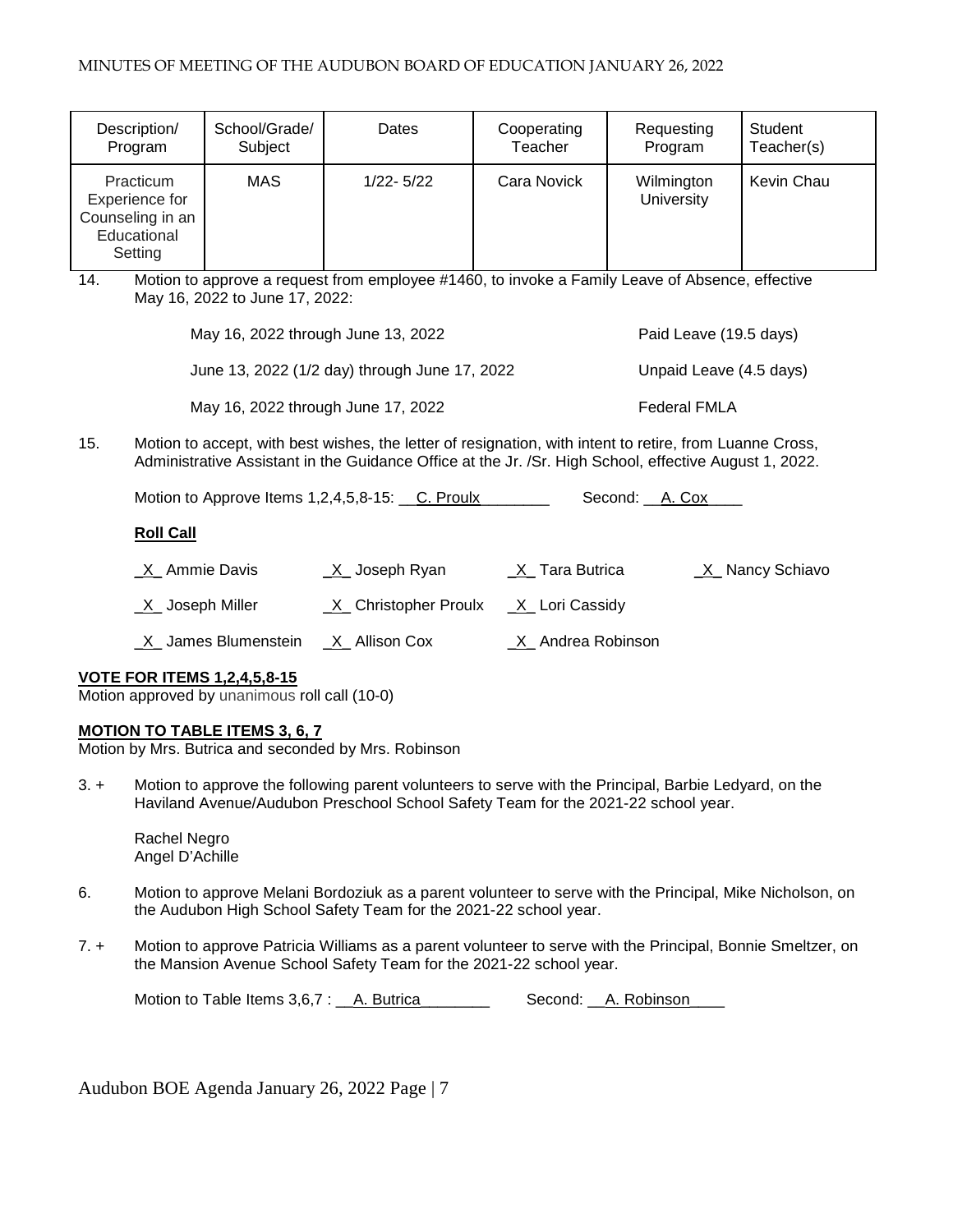#### **Roll Call**

| X Ammie Davis | <u>X_</u> Joseph Ryan | X Tara Butrica | X Nancy Schiavo |
|---------------|-----------------------|----------------|-----------------|
|---------------|-----------------------|----------------|-----------------|

\_X\_ Joseph Miller \_X\_ Christopher Proulx \_X\_ Lori Cassidy

\_X\_ James Blumenstein \_X\_ Allison Cox \_X\_ Andrea Robinson

### **VOTE TO TABLE ITEMS 3, 6, 7**

Motion approved by unanimous roll call (10-0)

### **XI. REPORTS:**

- **XII**. Superintendent's Report
- **XIII.** Special Program Representatives:
	- A. CCESC Rep. Rotation: **Joe Miller** (Rolling)
	- B. CCSBA Rep. Rotation: **Ammie Davis**
- **XIV.** Board Member Comments: Board Member Davis requested that the HIB presentation be presented again at the February Audubon Board of Education meeting. Also, she noted that the HAS PTA is forming a Liaison committee for the start of a Butterfly Garden.

### **XV. Public Participation:** (Open Discussion)

AAA President, Bonnie Smeltzer, AEA President Eric Miller and AEA Vice-President, Steve Ireland read a joint statement regarding the School Climate Survey.

The Board of Education recognizes the value of public comment on educational issues and the importance of allowing members of the public to express themselves on school matters of community interest.

In order to permit the fair and orderly expression of such comment, the Board has set aside two portions of this Board meeting for public comment on any school or school district issue that a member of the public feels may be of interest to the residents of the school district.

For the first portion, public comments are invited on matters pertaining only to the agenda for tonight's meeting. For the second portion, public comments are invited on all matters pertaining to the school district.

Participants should announce their name, address, and any group they may represent, if applicable. The Board reserves the right to limit public discussion. Public discussion of a topic will be limited to fifteen (15) minutes, and individual speakers will be limited to three (3) minutes. No participant may speak more than once on the same topic until all others who wish to speak on that topic have been heard. Reference bylaws #0167 of the Audubon Public Schools Board of Education Policy Manual.

The Board uses the public comment period as an opportunity to listen to citizen. Not all issues brought to a Board meeting will be resolved at that particular meeting. Complaints stated or actions requested by the public may be taken under advisement by the Board for investigation, discussion, actions, or disposition at a later date or time. The public comments sessions are an opportunity for citizens to share their opinions and remarks with the Board; it is not a question and answer session. The Board may or may not respond to public comments at the time they are made and is under no obligation to do so.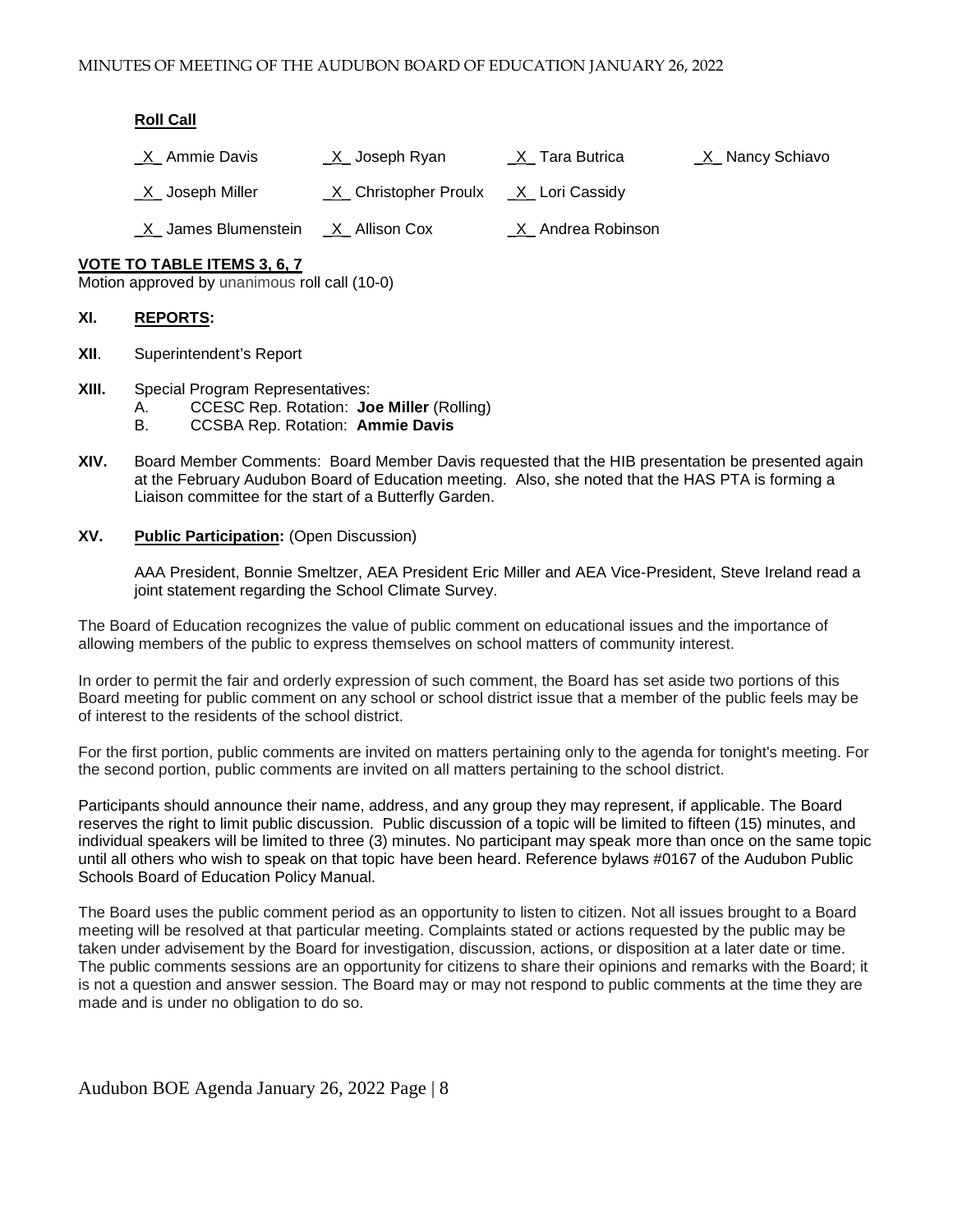The Board does not endorse public comments nor will the Board be held liable for comments made by members of the public. Any individuals who may be the subject of public comments, including district employees, shall retain all rights against defamation and slander according to the laws of New Jersey.

Motion by Mr. Proulx seconded by Mr. Miller to approve the resolution for board to enter into closed Authorizing Executive session at 7:25 pm for the following purposes. Motion approved by unanimous roll call (10-0)

### **XVI. Authorizing Executive Session:**

**WHEREAS,** while the Sen. Byron M. Baer Open Public Meetings Act (N.J.S.A. 10:4-12 et seq.) requires all meetings of the **Audubon Board of Education** to be held in public, N.J.S.A. 10:4-12(b) sets forth nine types of matters that may lawfully be discussed in Executive Session," i.e. without the public being permitted to attend; and

**WHEREAS,** the **Audubon Board of Education** has deemed it necessary to go into closed session to discuss certain matters which are exempted from the Public; and

**WHEREAS,** the nine exceptions to public meetings set forth in N.J.S.A. 10:4-12(b) are listed below, and next to each exception is a box within which the number of issues to be privately discussed that fall within that exception shall be written, and after each exception is a space where additional information that will disclose as much information about the decision as possible without undermining the purpose of the exception shall be written.

**NOW, THEREFORE, BE IT RESOLVED** that the **Audubon Board of Education** will go into closed session for the following reason(s) as outlined in N.J.S.A. 10:4-12(b):

 $X$  Any matter which, by express provision of Federal Law, State Statute or Rule of Court shall be rendered confidential or excluded from discussion in public;

\_\_\_\_\_\_ Any matter in which the release of information would impair a right to receive funds from the federal government;

X Any material the disclosure of which constitutes an unwarranted invasion of individual privacy such as any records, data, reports, recommendations, or other personal material of any educational, training, social service, medical, health, custodial, child protection, rehabilitation, legal defense, welfare, housing, relocation, insurance and similar program or institution operated by a public body pertaining to any specific individual admitted to or served by such institution or program, including but not limited to information relative to the individual's personal and family circumstances, and any material pertaining to admission, discharge, treatment, progress or condition of nay individual, unless the individual concerned (or, in the case of a minor or incompetent, his guardian) shall request in writing that the same be disclosed publically;

Any collective bargaining agreement, or the terms and conditions of which are proposed for inclusion in any collective bargaining agreement, including the negotiation of terms and conditions with employees or representatives of employees of the public body

Any matter involving the purchase lease or acquisition of real property with public funds, the setting of bank rates or investment of public funds where it could adversely affect the public interest if discussion of such matters were disclosed;

Any tactics and techniques utilized in protecting the safety and property of the public provided that their disclosure could impair such protection;

Audubon BOE Agenda January 26, 2022 Page | 9 X Any investigations of violations or possible violations of the law;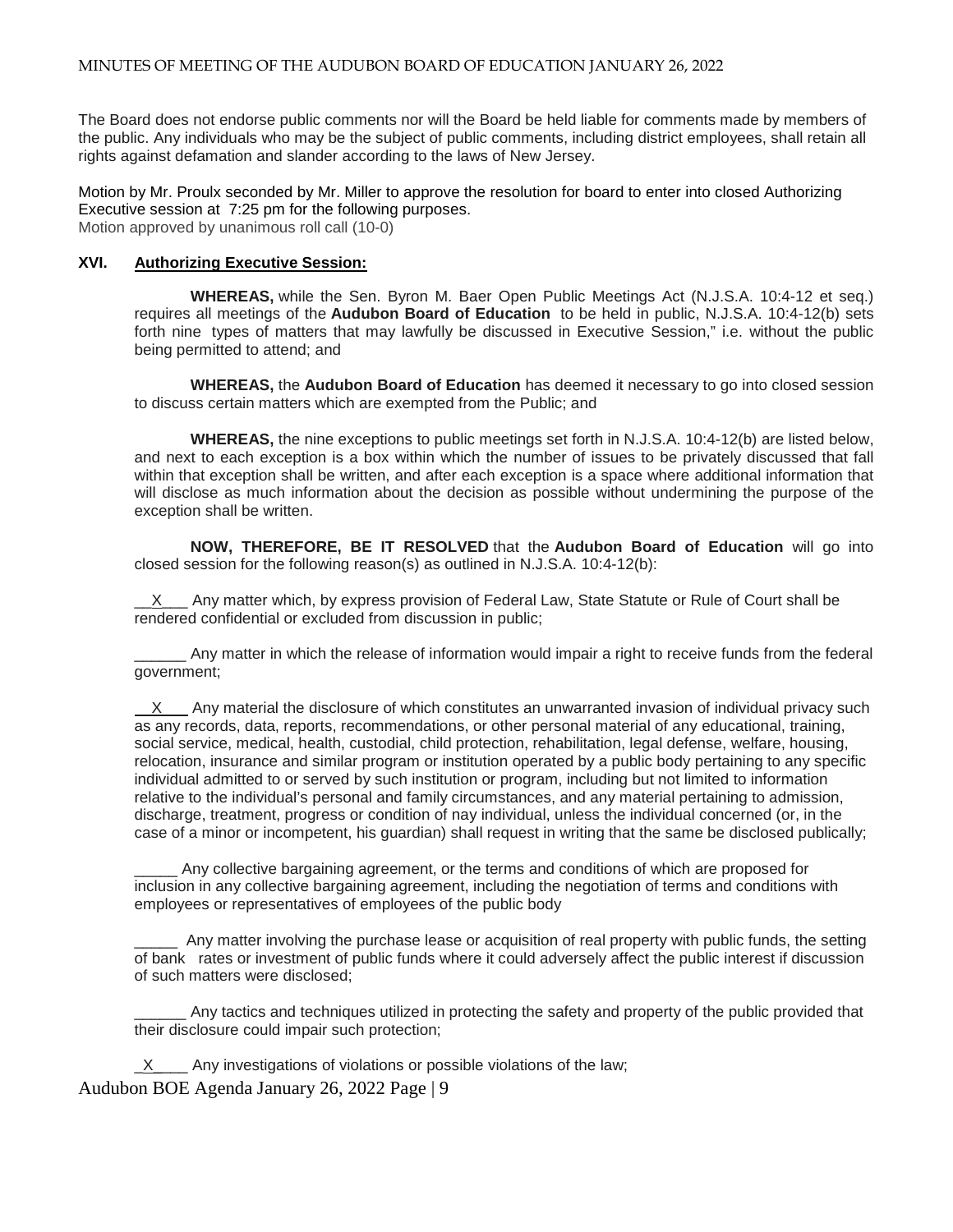Any pending or anticipated litigation or contract negotiation in which the public body is or may become a party. Any matters falling within the attorney-client privilege, to the extent that confidentiality is required in order for the attorney to exercise his ethical duties as a lawyer;

 $X$  Any matter involving the employment, appointment, termination of employment, terms and conditions of employment, evaluation of the performance, promotion or disciplining of any specific prospective public officer or employee or current public officer or employee employed or appointed by the public body, unless all individual employees or appointees whose rights could be adversely affected request in writing that such matter or matters be discussed at a public; Specifically the evaluation of the **Superintendent** 

Any deliberation of a public body occurring after a public hearing that may result in the imposition of a specific civil penalty upon the responding party or the suspension or loss of a license or permit belonging to the responding party as a result of an act of omission for which the responding party bears responsibility;

**WHEREAS,** the length of the Executive Session is undetermined; however, the **Audubon Board of Education** will make every attempt to estimate the time of the session prior to convening the session after which the public meeting shall reconvene and the **Audubon Board of Education** will proceed with business.

**NOW, THEREFORE, BE IT RESOLVED,** that the **Audubon Board of Education** will go into Executive Session for only the above stated reasons;

**BE IT FURTHER RESOLVED** that the **Audubon Board of Education** hereby declares that its discussion of the aforementioned subject(s) may be made public at a time when the **Audubon Board of Education** attorney advises that the disclosure of the discussion will not detrimentally affect any right, interest or duty of the school district or any other entity with respect to said discussion.

**BE IT FURTHER RESOLVED** that the **Board of Education**, for the aforementioned reasons, hereby declares that the public is excluded from the portion of the meeting during which the above discussion shall take place and hereby directs the board secretary to take the appropriate action to effectuate the terms of this resolution.

Motion by Mrs.Cox seconded by Mr. Miller to adjourn closed Authorizing Executive session at 9:30 pm. Motion approved by unanimous roll call (10-0)

# **XVII. ADJOURNMENT**

- 1. The next Regular Board of Education meeting is scheduled for Wednesday, February 16, 2022 at 6:30 PM in the Audubon Junior-Senior High School Library Media-Center.
- 2. Motion by Mrs. Cox seconded by Mr. Miller to adjourn meeting at approximately 9:30pm. Motion approved by unanimous roll call (10-0)

Motion to Approve: A. Cox Second: J. Miller

**Roll Call**

\_X\_ Ammie Davis \_X\_ Joseph Ryan \_X\_ Tara Butrica \_X\_ Nancy Schiavo